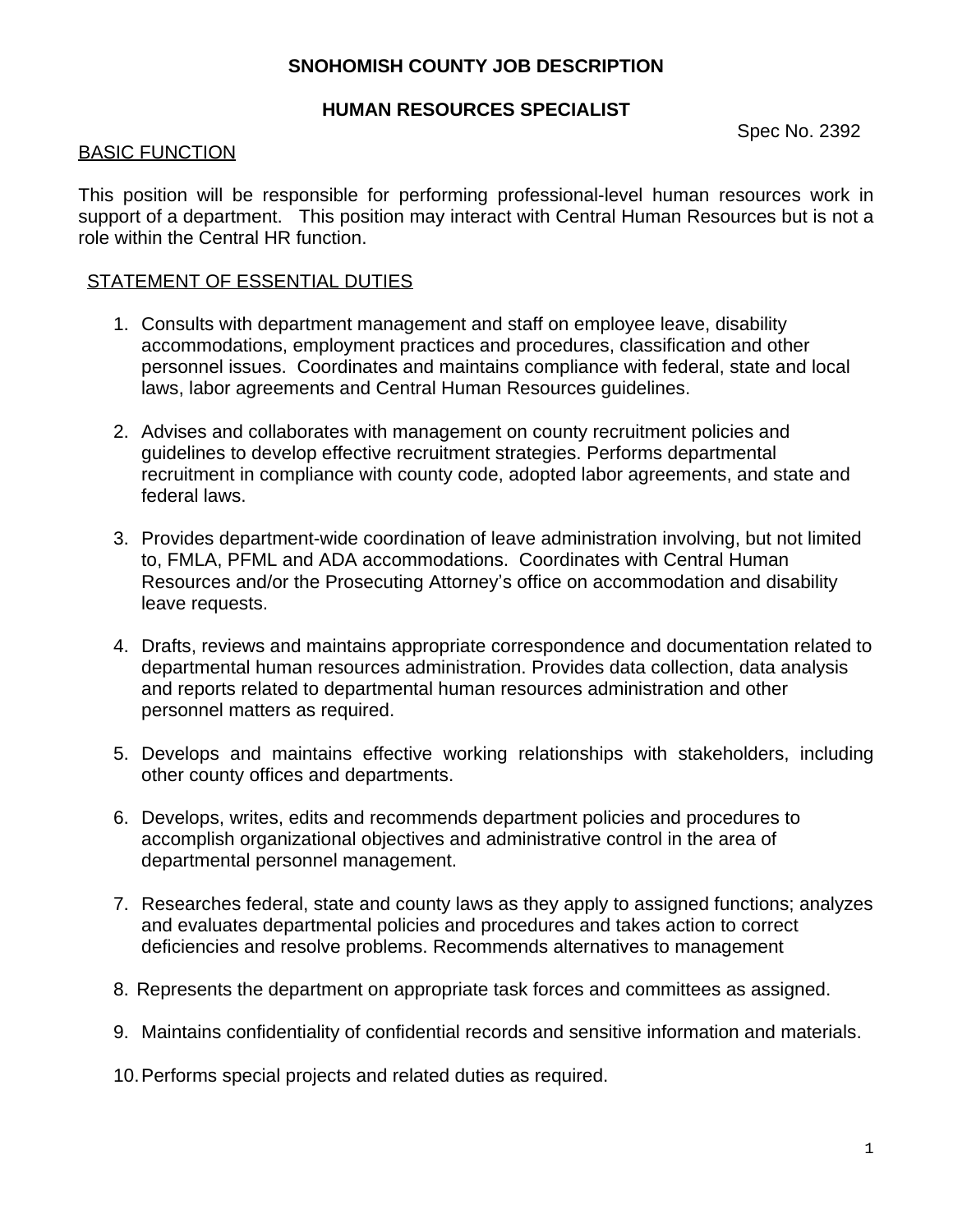# **SNOHOMISH COUNTY JOB DESCRIPTION**

### **HUMAN RESOURCES SPECIALIST**

Spec No. 2392

11.May lead, train, plan, organize, coordinate and evaluate the work of employees or project teams.

#### MINIMUM QUALIFICATIONS

A Bachelor's degree in business administration, human resources, public administration or a related field; PLUS, two (2) years general human resources experience; OR, any equivalent combination of training and/or experience that provides the required knowledge and abilities. Must pass job related tests.

### PREFERRED QUALIFICATIONS

Professional Human Resources certification, such as SHRM-CP, PHR, IPMA-CP, or specialty certification related to assigned functions.

### SPECIAL REQUIREMENTS

 A valid Washington State Driver's License may be required for employment. Must sign a confidentiality agreement as a condition of employment.

#### KNOWLEDGE AND ABILITIES

Knowledge of:

- the principles, practices, and trends of human resources administration
- federal and state employment and disability laws strategic planning techniques and principles, policy development and analysis; business process design and improvement, and human resources best practices
- application and interpretation of federal, state, local laws, bargaining agreements, and Snohomish County code
- Microsoft Office Suite; word processing, spreadsheet, database and email
- Human Resources Information System (HRIS)

Ability to:

- work professionally and respectfully with diverse groups of individuals (internal and external), elected officials, and the general public
- act as a resource in problem resolution
- build consensus among individuals with conflicting viewpoints
- gather, analyze, and evaluate data and maintain accurate records
- prepare clear and concise analytic and descriptive reports, including findings and recommendations
- communicate effectively both orally and in writing and maintain sensitivity to employee and management needs